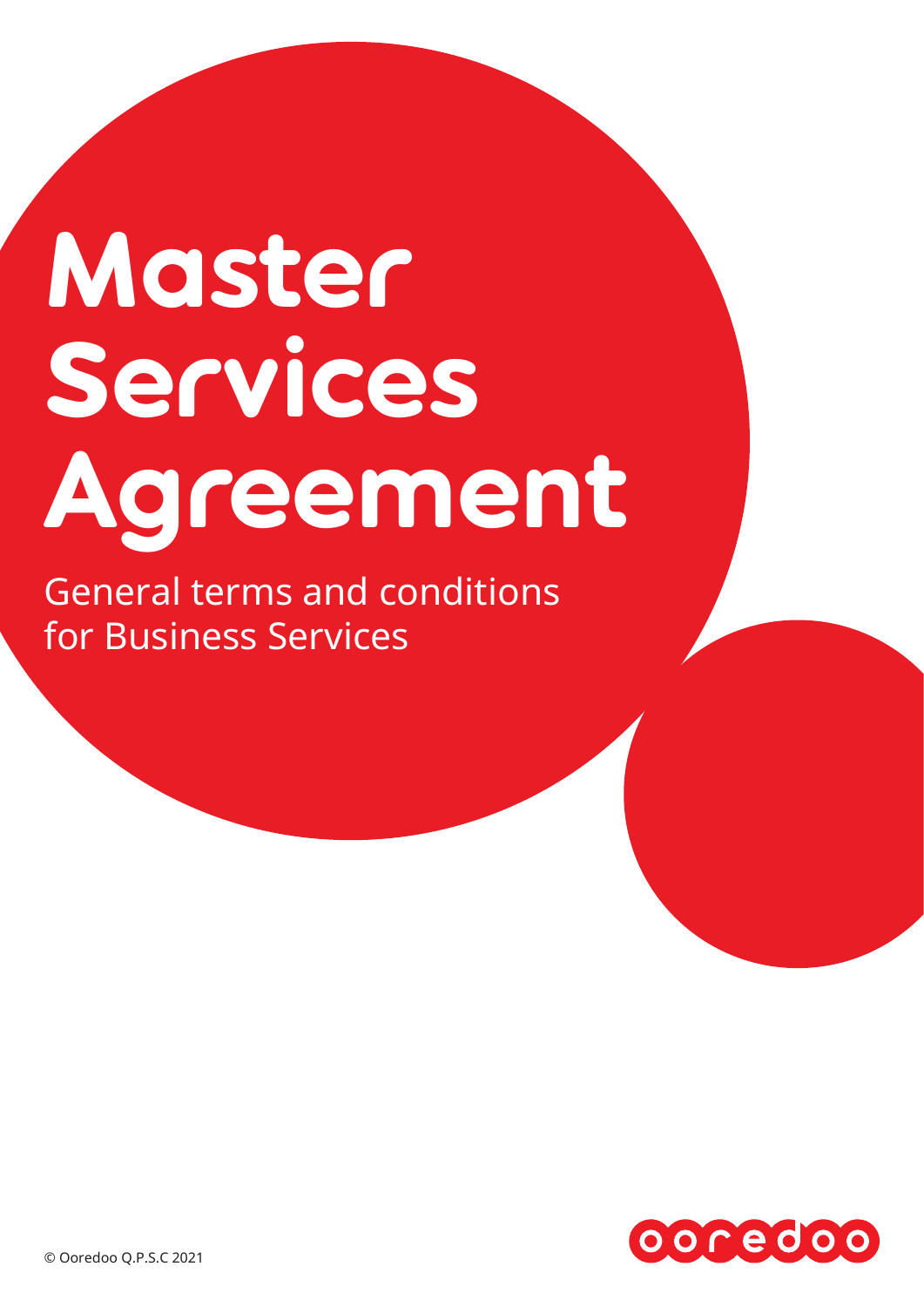

# **1. General:**

- (a) This Master Services Agreement, the applicable Service Tariff, the Order Form/Quotation and the Service Level Agreement (together, the "Agreement") constitute the terms of contract between Ooredoo and the Customer for any telecommunications services and any related software, content or equipment provided to the Customer hereunder.
- (b) The effective date of the Agreement is the date on which the Customer subscribes to or uses the Service. When the Customer subscribes to or uses the Service, the Customer accepts the terms of the Agreement.
- (c) In the event of any conflict among the terms of the Agreement, the following order of precedence shall be observed:
	- (i) the Order Form/Quotation;
	- (ii) the applicable Service Tariff;
	- (iii) the Master Services Agreement;
	- (iv) the Service Level Agreement.

# **2. Term of the agreement and commencement of service**

- (a) Ooredoo shall commence providing the Services to the Customer in accordance with the Agreement on either of the following dates:
	- (i) The tentative date of service as set out in the Order Form/Quotation; or
	- (ii) Any other date to be notified by Ooredoo to the Customer following mutual agreement by the Parties.
	- (b) The provision of the Service under the Agreement is conditional upon the Customer's credit worthiness as determined by Ooredoo. The Customer authorizes Ooredoo to investigate credit worthiness and to share information about this worthiness with applicable government authorities where requested. Based on a Customer's credit worthiness, Ooredoo may set a credit limit for a Customer at any time. If the Customer exceeds this credit limit, Ooredoo may restrict the Customer's access to the Service (s).
	- (c) Ooredoo may also require the Customer to pay a deposit as a condition of providing the Service. Ooredoo has the right to apply this deposit against any past due amounts at any time.
	- (d) Unless otherwise stated in the applicable Service Tariff or the Order Form/Quotation, the Minimum Service Period is three (3) months. Cancellation of the Service prior to that time will result in applicable Charges due and payable for the remainder of the Minimum Service Period.

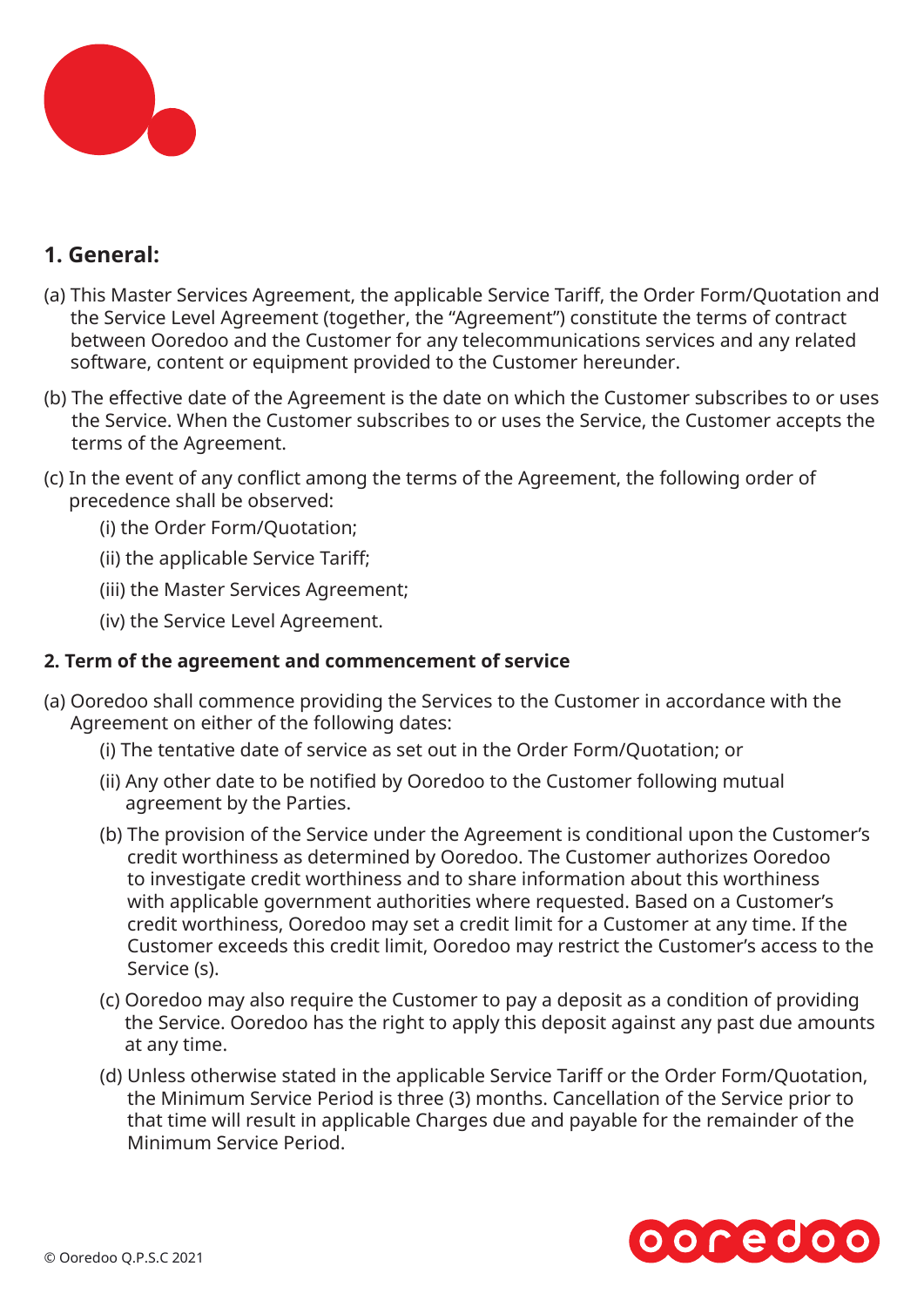

(e) Either Party may terminate this Agreement in accordance with the terms set out in clause 9 (Suspension and Termination).

# **3. Interpretation and definitions:**

(a) In this Agreement:

**Applicable Regulatory Framework** means the terms and conditions of Ooredoo's applicable Licenses, and applicable law including any regulations, decisions, orders, rules, instructions or notices issued by the CRA.

**Business Day** means a day other than a Friday and Saturday and any public holiday declared in Qatar.

**Change Proposal** means a formal written proposal by Ooredoo as per clause 5.1(b) to modify the terms of the Agreement in order to address Customer-specific circumstances or needs.

**Charge** means the applicable recurring and non-recurring fees for Ooredoo telecommunications services, equipment usage and/or purchase and any other fees, costs, or other charges as set out in the applicable Service Tariff and/or the Order Form/Quotation.

**Confidential Information** means information provided by one Party to the other Party that is marked "Confidential" or otherwise confidential by its own nature or information that is provided for the purposes of the Services and of the nature not generally made available to the public. For the avoidance of doubt, confidential information shall include all Service Quotations.

**CRA** means the Communications Regulatory Authority and its successors and assigns.

**Customer** means the Party to this Agreement, as identified above, who is a subscriber of Services or telecommunications equipment, or both, provided by Ooredoo.

**Equipment** means any device or apparatus, and any part thereof that is supplied by Ooredoo to a Customer or that is connected to the Ooredoo telecommunications network.

**Force Majeure Event** means any insurrection or civil disorder, war or military operations, terrorist act, national or local emergency, blockade, acts or omissions of any Governmental Authority, compliance with any statutory, regulatory or legal obligation, severing by a third party of international telecommunications facilities outside Qatar, fire, earthquake, lightning, explosion, flood, subsidence, weather of exceptional severity, or any other cause outside a Party's reasonable control.

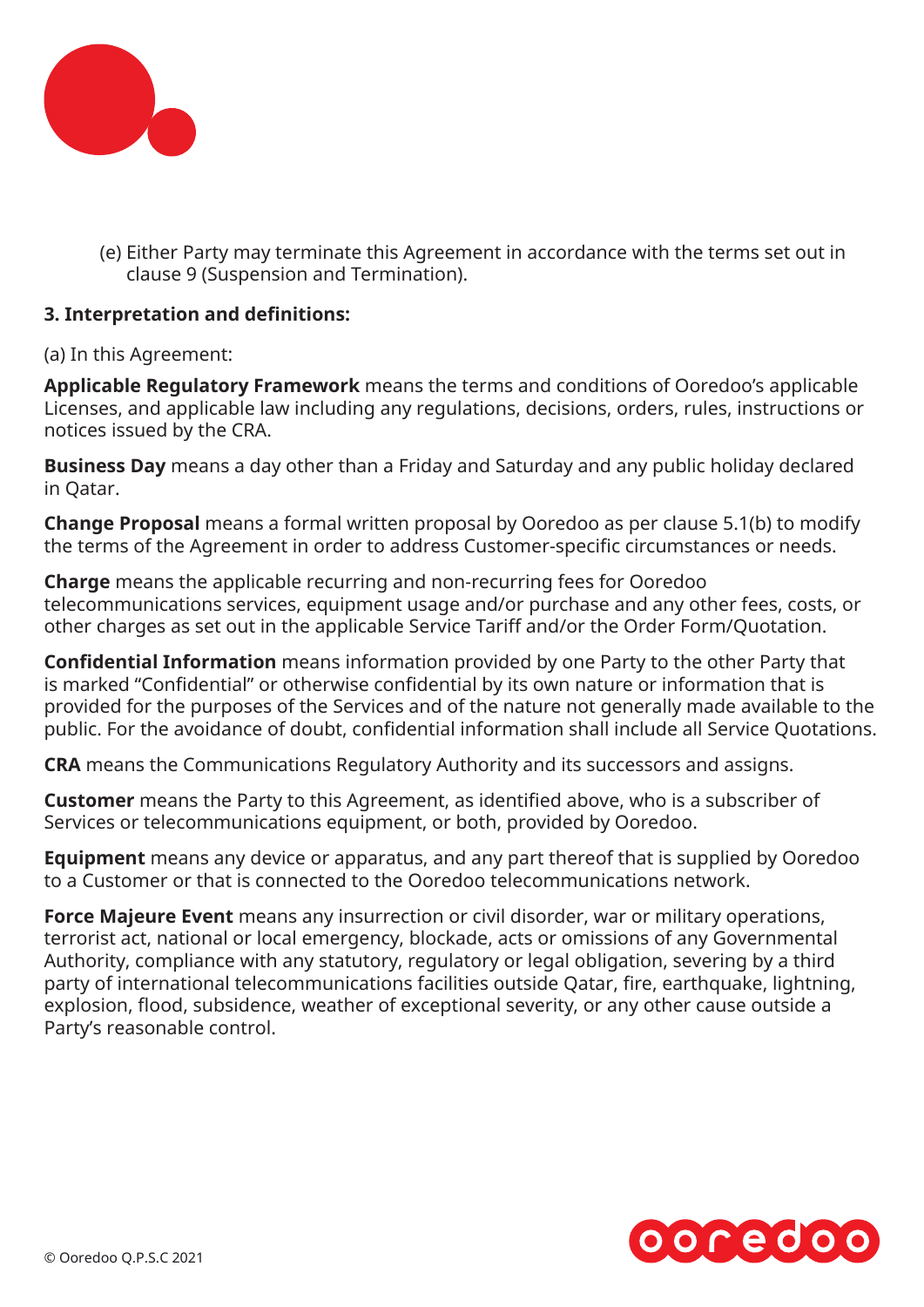

**Governmental Authority** means any government entity in Qatar including any Ministry, quasi-governmental entity, regulatory authority or departmental body, instrumentality, agency or authority in Qatar or any subdivision thereof having jurisdiction over:

(a) this Agreement; or

(b) any asset or transaction contemplated by this Agreement.

**Minimum Service Period** has the meaning ascribed to this term in clause 2(d).

**Ooredoo** means Ooredoo Q.P.S.C

**Order Form/Quotation** means the Ooredoo standard form or other official communication that sets out the details and applicable rates for the Services.

**Party** means a party to the Agreement.

**Service(s)** means any domestic and/or international public telecommunications services, value added services, and any ancillary services that are provided by Ooredoo pursuant to the Agreement, and in respect of each such services, any part thereof.

**Service Level Agreement** means the service level agreement (SLA) between Ooredoo and the Customer that establishes the agreed target levels of service performance and agreed consequences of the failure to meet such levels.

**Service Tariff** means Ooredoo's list of prices and Charges and any accompanying terms and conditions, which are regulated by the CRA.

**Software** means software, including APIs, and all associated written and electronic documentation and data licensed by Ooredoo or a third party to the Customer. Software does not include software that is not furnished by Ooredoo to the Customer.

**Spam** means unsolicited e-mail messages and text messages sent using SMS, including unsolicited bulk commercial advertising or informational announcements.

**Telecommunications Law** means Law No. 34 of 2006 as amended by Decree Law No. 17 of 2017.

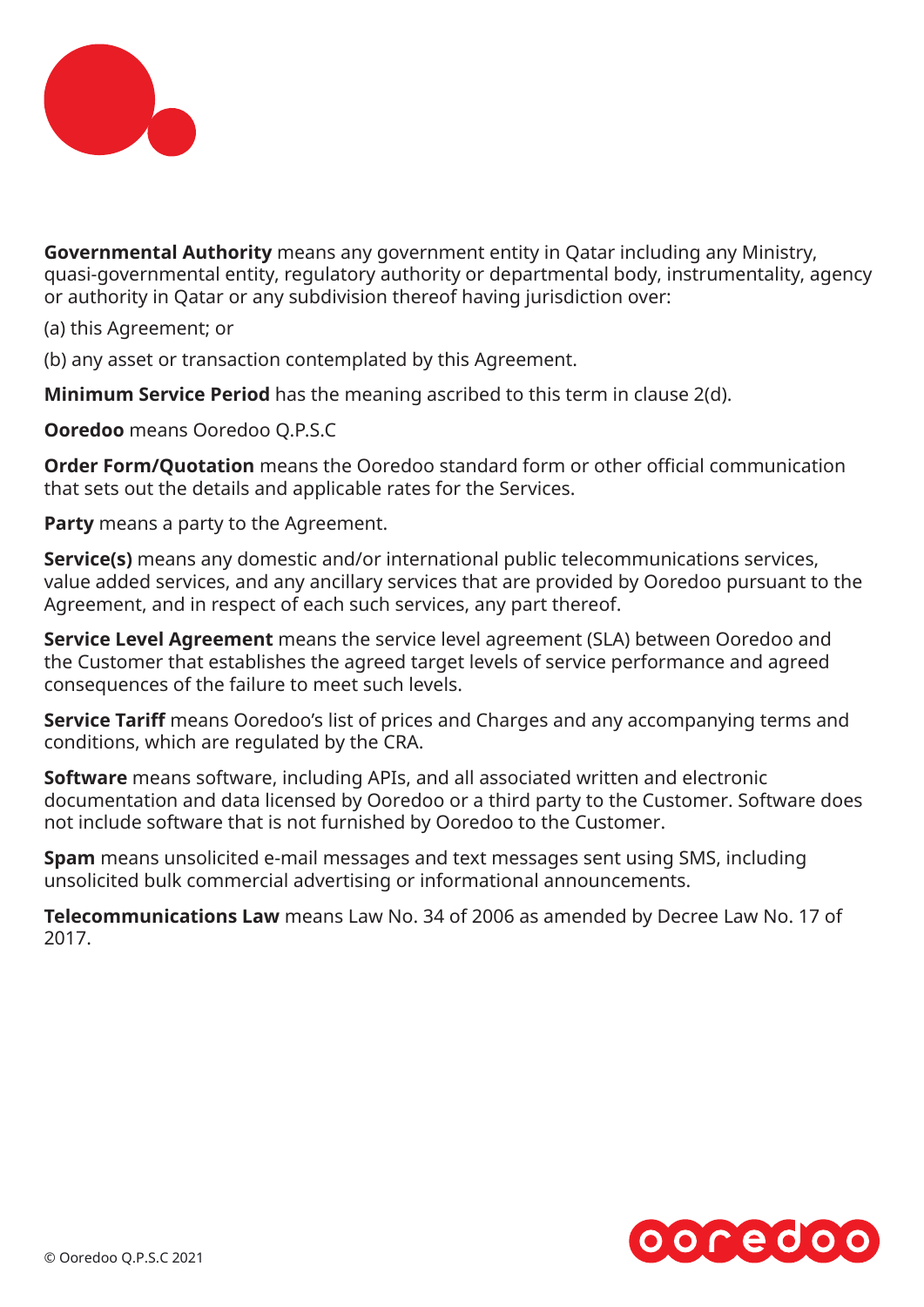

# **4. Charges, billing and payment terms**

- (a) Customer agrees to pay all Charges applicable to the Service (s) contained in the applicable Service Tariff and/or the Order Form/Quotation. The Customer's obligation to pay for a Service begins upon the availability of the Service to the Customer.
- (b) Customer shall pay to Ooredoo the installation service fees as set out in the Service Tariff or the Order Form/Quotation after installation of the Services. Installation fees are nonrefundable after the Services have been installed.
- (c) Customer must pay all outstanding Charges applicable for Services provided pursuant to the Agreement within 30 days of an issued bill ("Due Date") without deduction, setoff or delay for any reason subject to clause 4 (f) hereunder. Failure to make such payment may result in suspension, termination or other action by Ooredoo in accordance with clause 9.2 (Termination by Ooredoo).
- (d) Customer must pay all applicable taxes, including value added taxes that appear on the bill.
- (e) Most Charges will appear on the Customer's bill immediately following the time period in which such Charges were incurred. In certain circumstances due to operational matters beyond Ooredoo's control, including when roaming outside of Qatar in countries where charging does not take place in real-time, the inclusion of all applicable Charges to the Customer's relevant monthly bill may be billed in a subsequent month after the Services are provided. Notwithstanding any such delay, the Customer shall be required to pay all undisputed Charges when they become due.
- (f) Customer credit limits cannot be relied upon in all circumstances to restrict your liability for charges in excess of your credit limit due to the inherent limitations of billing practices. In some circumstances your bill may exceed your credit limit as explained in 4.e above and where you have neglected to pay your previous bill(s) by their due date(s) and this amount is carried over to a current billing statement.
- (g) If the Customer reasonably and in good faith disputes a bill or part of it, the Customer shall notify Ooredoo of such dispute within 30 days of the bill issue date, providing details of why the billed amount is incorrect. Where the Customer does not dispute a Charge within 30 days from the bill issue date, the Customer accepts the Charge. All Charges not in dispute shall be paid by the Due Date.
- (h) Any mathematical error made by Ooredoo or any of its representatives does not constitute an offer and thus may be corrected or modified by Ooredoo.

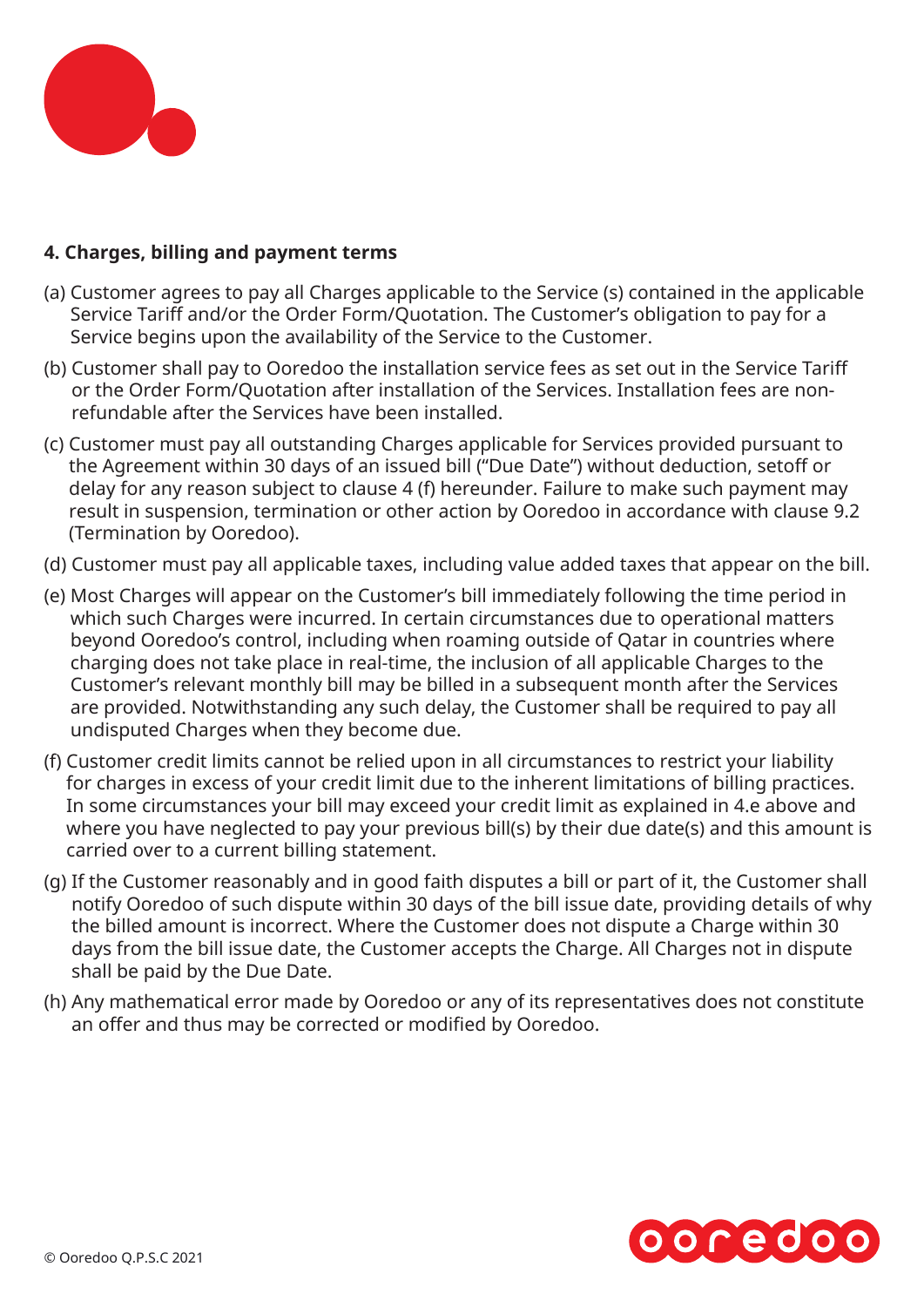

- (i) Where Ooredoo has not received payment for the undisputed Charges by the Due Date, Ooredoo may take all or any of the following actions until such time as payment has been received:
	- (i) require the Customer to pay a late payment fee;
	- (ii) withhold any sums owed to the Customer by Ooredoo and offset these sums against any sums the Customer owes to Ooredoo under this Agreement;
	- (iii) suspend the Customer's use of the Services;
	- (iv) withdraw any discount in relation to the Service;
	- (v) terminate the Agreement according to the provisions of Article 9.2 (Termination by Ooredoo) and
	- (vi) any other measures pursuant to the applicable legal and regulatory frameworks.
	- (j) Ooredoo provides electronic billing or "e-billing' to all its customers. Customers also have the option of receiving paper bills on a customer account basis upon request. The Customer accepts responsibility for keeping billing information up to date as per its selected mode of dispatch. Ooredoo cannot be held liable for delayed bill delivery provided by third parties or where Customers neglect to access their e-bills on a monthly basis.

# **5. Change procedures**

# 5.1 Changes By Customer:

During the course of the Agreement, the Customer may request changes to the terms set out in the Order Form/Quotation to address Customer-specific circumstances or needs by contacting Ooredoo through its official channels described at www.Ooredoo.qa.

- (a) Ooredoo will decide whether the change can be made and advise the Customer in writing within thirty (30) days of receipt of any request to modify the terms of the Order Form/ Quotation. If Ooredoo agrees to accept the proposed change, it will provide confirmation to the Customer that the requested changes have been implemented or prepare a proposal ("Change Proposal") describing the effect the change will have on the price, delivery and other terms and conditions of the Agreement.
- (b) If the Customer is in agreement with Ooredoo's Change Proposal, the Customer must accept the Change Proposal in writing within thirty (30) days of the date of the Change Proposal.
- (c) If the Customer does not send written notification accepting Ooredoo's Change Proposal within (30) days of the date of the Change Proposal, the Agreement shall remain unchanged.

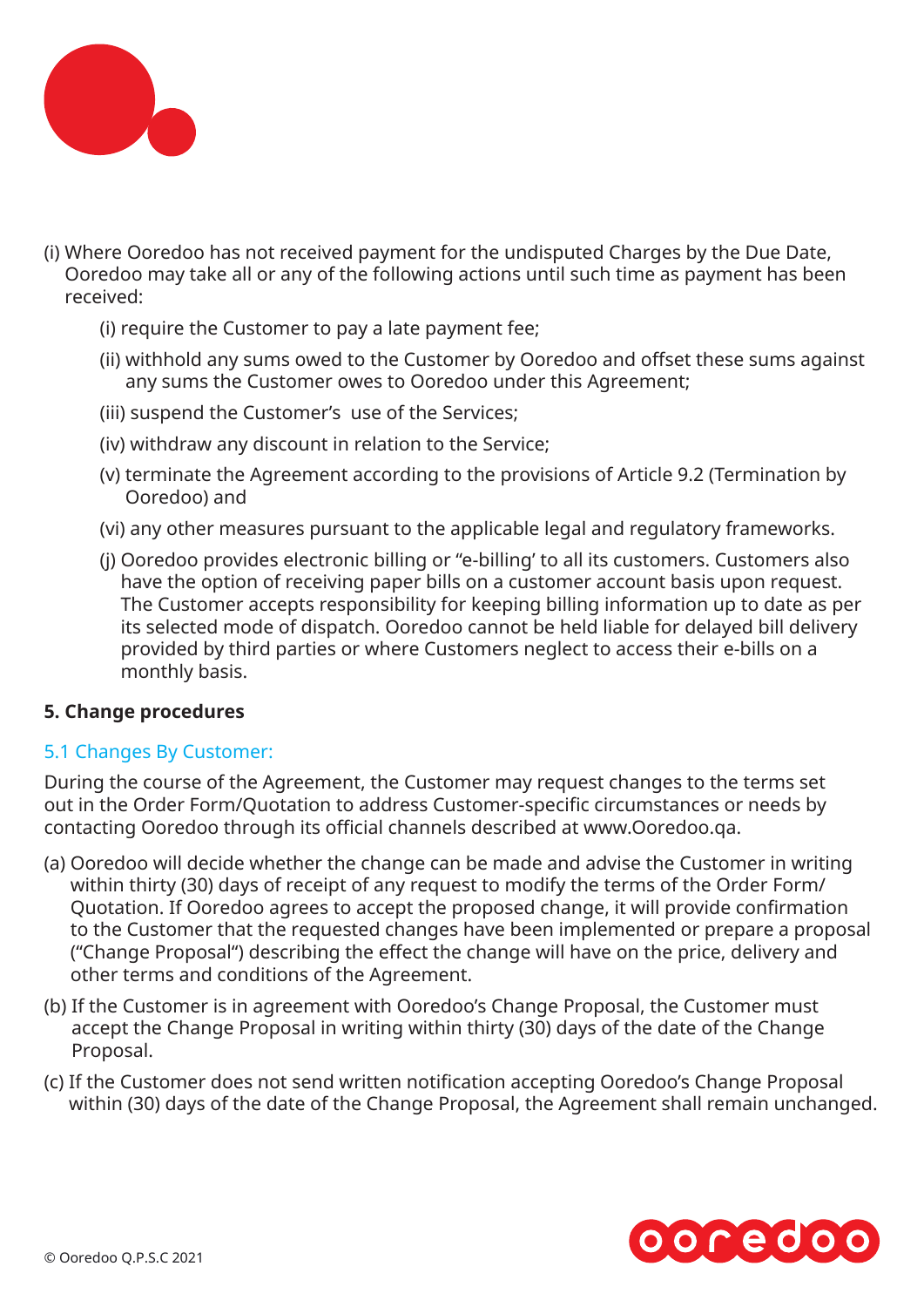

# 5.2 Changes by Ooredoo:

- (a) Where it is necessary for Ooredoo to change the Agreement in accordance with the Applicable Regulatory Framework, Ooredoo shall provide the Customer with written notice of such changes before the changes become effective or as soon as practical.
- (b) Ooredoo may, from time to time and subject to the approval of the CRA, if required, (a) modify the Charges contained in the Service Tariff; (b) make changes to the terms of this Agreement; and (c) discontinue the Service where it is no longer commercially viable with reasonable notice to the Customer. Any amendments to our Tariffs or terms of the Agreement will be effective when posted on our website. Customer is responsible for monitoring Ooredoo's website to ensure that it has the latest version of this Agreement and Ooredoo's Service Tariffs.
- (c) If the Customer is materially disadvantaged and objects to changes pursuant to this clause 5.2, the Customer may terminate this Agreement as per clause 9.1 (Termination by Customer).
- (d) The Customer's continued use of the Service and/or Equipment constitutes acceptance of any changes to the Agreement. The Customer must immediately stop using the Service and Equipment and cancel the Service by written notification to Ooredoo if it does not agree to the changes.

### **6. Equipment**

### 6.1 General

- (a) Unless otherwise stated in the applicable Service Tariff or unless there is an agreement to the contrary, Equipment provided by Ooredoo remains Ooredoo property and may be modified or substituted only by Ooredoo from time to time in order to maintain a consistently high level of service quality.
- (b) The Customer may not sell, alter, misuse, tamper with, lend, dispose of, damage or remove any labels or markings from Ooredoo Equipment.
- (c) The Customer is required to keep Ooredoo Equipment safe and to use it only in accordance with the manufacturer's instructions.
- (d) The Customer must notify Ooredoo of any loss or damage to any part of Ooredoo Equipment immediately upon becoming aware of such loss or damage.
- (e) The Customer shall bear the risk of loss or damage other than for normal wear and tear to Ooredoo Equipment from the time of delivery to the Customer.

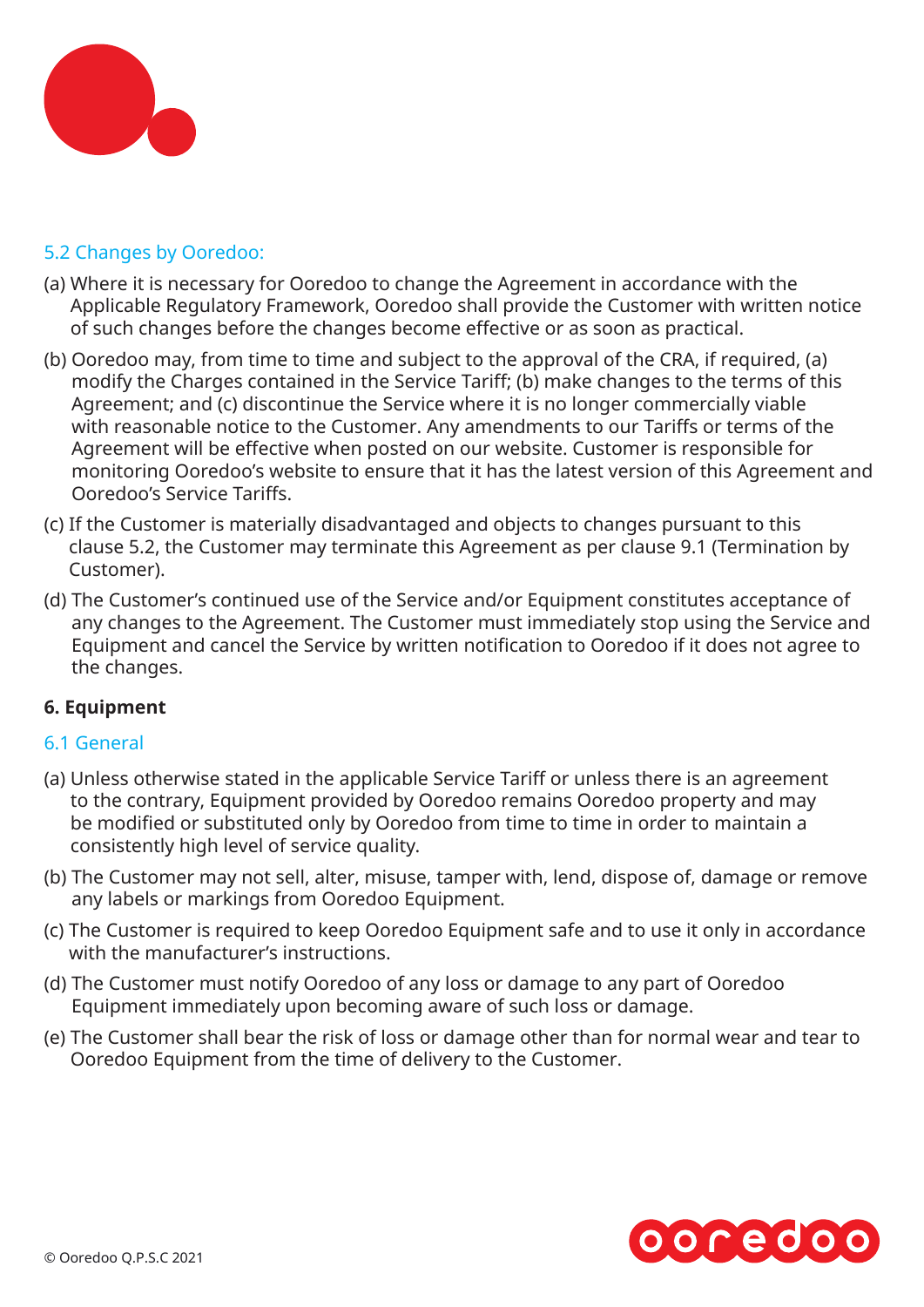

- (f) Subject to the Customer's responsibilities under above clauses 6.1 (c), 6.1 (d) and 6.1 (e), Ooredoo will remain responsible for all Equipment rented to the Customer pursuant to this Agreement to ensure the proper functioning of such Equipment in relation to the Services. The Customer may not interfere with or seek assistance from any person other than Ooredoo or an Ooredoo authorized representative to repair, maintain or modify such Equipment unless agreed otherwise in writing by Ooredoo. The Customer is liable for any loss or damage resulting from failure to adhere to this condition.
- (g) Ooredoo does not provide any kind of warranty for the Equipment that it sells or otherwise provides to the Customer unless it is 'Ooredoo' branded. Any warranty on such Equipment is limited to the warranty provided by the manufacturer. Ooredoo will, however, endeavour to replace or issue refunds, as applicable, for any defective equipment that Ooredoo provides to the Customer in relation to its services for up to ninety (90) days during the relevant warranty period.

### 6.2 Installation of Equipment

- (a) The Customer agrees to allow Ooredoo reasonable access to its premises if Ooredoo needs such access in order to install, provide or maintain any of the Services or any associated Equipment.
- (b) The Customer agrees where necessary to obtain all required permissions from a third party or a Government Authority in order for Ooredoo to connect or install Equipment or facilities for the Service (s) on private or public land or premises not owned by the Customer.
- (c) If the Customer does not secure access to its premises or denies such access to Ooredoo, Ooredoo may not be able to provide the Service (s) to the Customer. Repeated unsuccessful visits to the Customer's premises for this purpose may result in Charges imposed on the Customer for such repeated visits to the extent these visits are arranged in advance and agreed by the Customer.

### 6.3 Connecting Subscriber Equipment

The Customer agrees not to connect any Equipment or facilities to the Ooredoo network that have not been type approved by the CRA or that do not comply with the technical standards and specifications for telecommunications equipment approved by the CRA. Failure to adhere to this condition may result in termination, suspension of the Services or other action in accordance with clause 9.2 (Termination by Ooredoo).

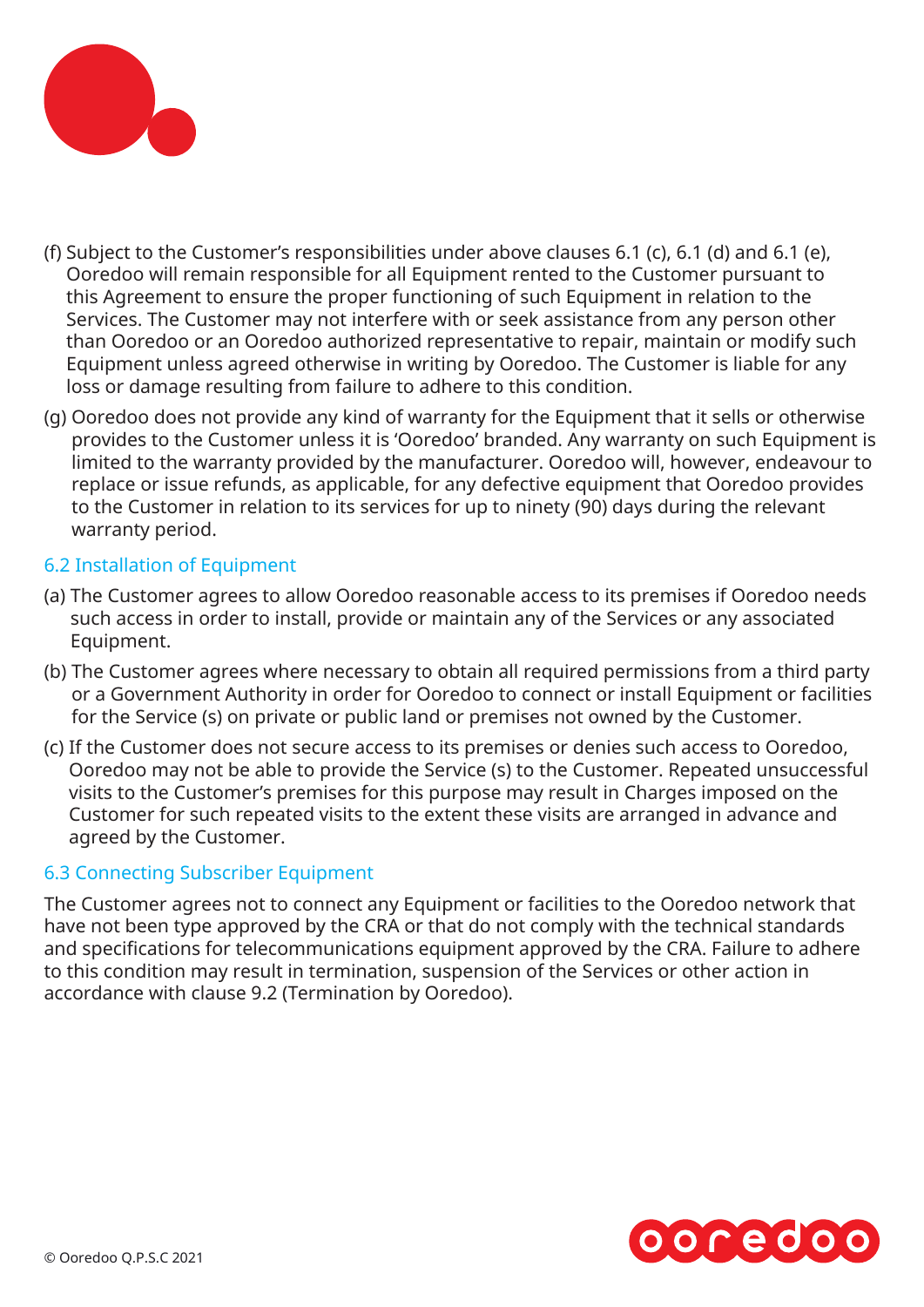

# **7. Use of ooredoo services and equipment**

# 7.1 Acceptable Use of the Services

- (a) Ooredoo will provide the Service to the Customer subject to availability and operational limitations of systems, facilities and equipment. The Customer shall comply with all applicable laws and regulations. The Customer shall cause all users (anyone who uses or accesses the Service) to comply with this Agreement and the Customer is responsible for their use of the Service (s). The Customer may not resell the Service to third parties without Ooredoo's written consent.
- (b) The Service is provided for the Customer's reasonable use. Excessive and continued use of the Service beyond that which is acceptable as per the Fair Usage Policy of a Service Tariff and which has the potential to negatively impact the quality of service available to other Ooredoo subscribers may result in Ooredoo taking measures including throttling the Service.
- (c) If Ooredoo reasonably believes that the Customer has misused the Service or violated any applicable laws or regulations it may take immediate action to suspend the Service and terminate the Agreement in accordance with clause 9.2 (Termination by Ooredoo).

### 7.2 Use of Data Services

- (a) If Ooredoo provides the Customer with an Internet access service, Ooredoo takes no responsibility for the Customer's use of that service.
- (b) The Customer may use software supplied by Ooredoo or by a third party, provided that it is compatible with the Service and complies with the Acceptable Use Policy where relevant.
- (c) The Customer is responsible for all use of Ooredoo Software, including any use by the Customer's contractors, agents or employees.
- (d) Ooredoo is responsible for any manufacturing defects in any software provided to the Customer as a part of the Services, whether developed by Ooredoo or by third parties. Ooredoo is not responsible for any loss or damage of any kind whatsoever arising out of the use of or failure to use any software supplied by a third party, including loss or damage due to defects in the software.

### 7.3 Telephone numbers

(a) This clause 7.3 shall apply where Ooredoo is required to provide telephone numbers to the Customer.

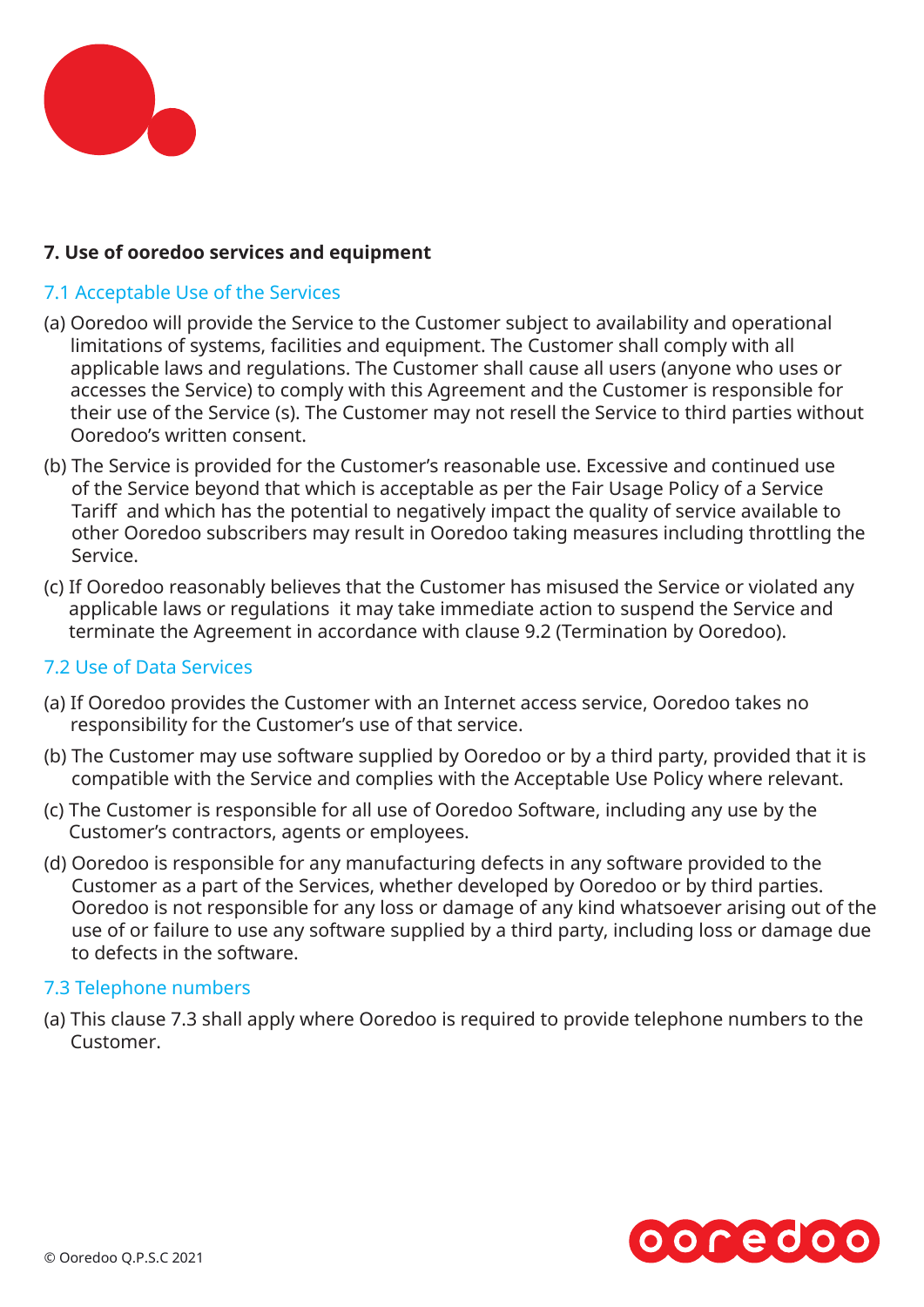

- (b) Pursuant to Article 35 of the Telecommunications Law, there are no ownership or special rights on telephone numbers other than the right of use. If Ooredoo provides the Customer with a telephone number, either without consideration or for a fee, the Customer does not own the number, which remains the property of the State of Qatar and under the administrative control of the CRA.
- (c) The CRA may, at its own discretion, make changes to the numbers allocated and assigned to Ooredoo. The Customer acknowledges and agrees that Ooredoo may need to withdraw or make changes to the numbers assigned to the Customer in the event of any such action by the CRA.
- (d) Ooredoo will take all commercially reasonable efforts to minimize any disruption to the Customer in this regard and to notify the Customer in advance of any necessary change or withdrawal of any assigned number(s) as soon as possible.
- (e) If Ooredoo finds it necessary to change or withdraw the Customer's number(s), and the Customer has paid Ooredoo for such number(s), Ooredoo will substitute the number(s) with equivalent number(s).
- (f) The Customer may transfer its account, including its telephone number(s), to another person provided the Customer obtains Ooredoo's prior permission and pays any applicable fees.
- (g) The Customer may also port its number/s including toll free numbers from another Service Provider to Ooredoo or vice versa. The porting process, its terms and conditions and application form can be found at www.ooredoo.qa/portal/OoredooQatar/switch-to-ooredoo.
- (h) For the avoidance of doubt, this clause 7.3 shall apply to both fixed line and mobile telephone numbers.

### **8. Disruption of services and technical changes**

Ooredoo may occasionally need to interrupt the Service for scheduled required maintenance, test procedures or other technical work, including network upgrades. Ooredoo will provide notice to the Customer at least 72 hours in advance of such interruption where possible. Ooredoo shall not be liable to the Customer for any adverse consequences of such service interruption.

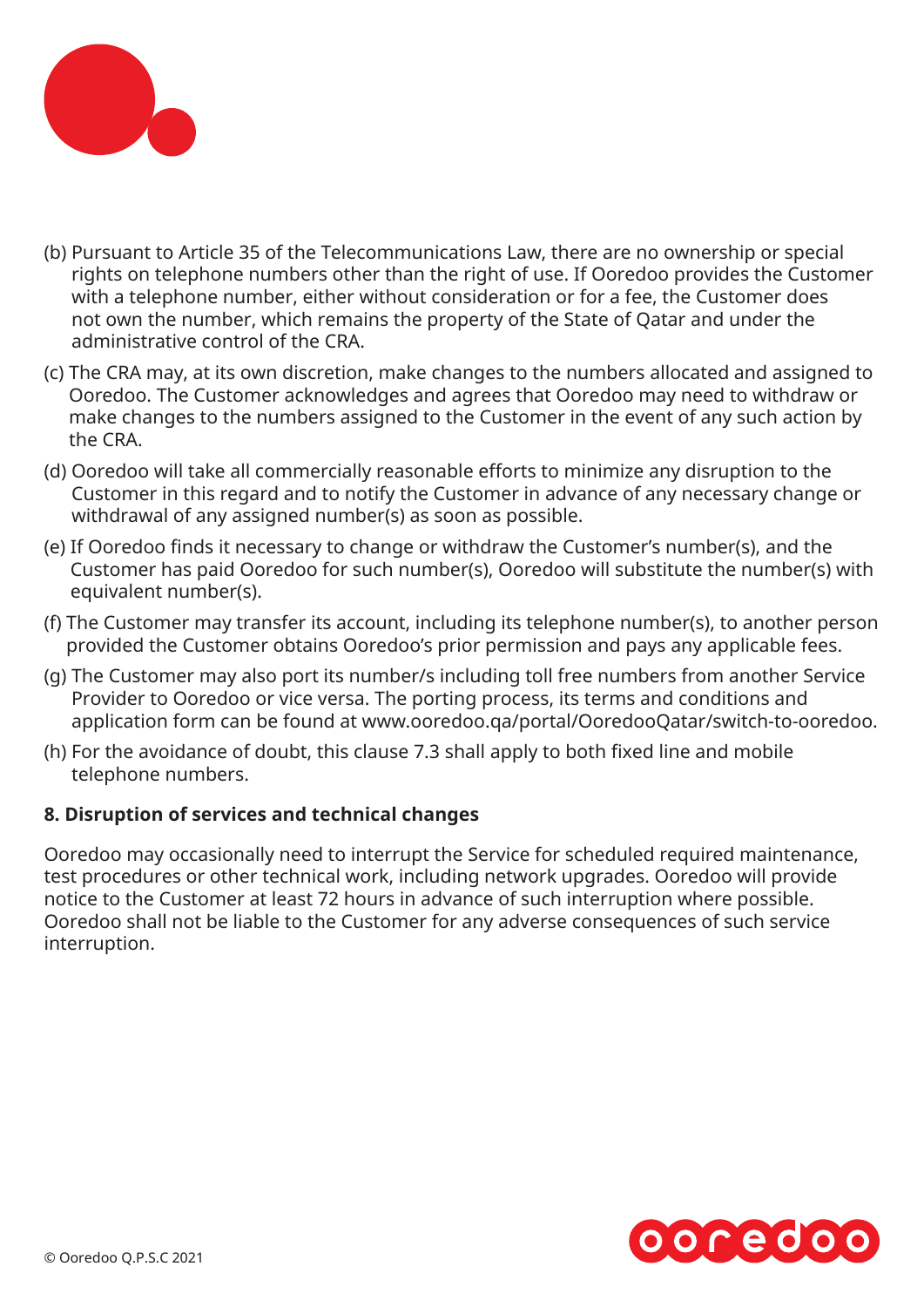

### **9. Suspension and termination**

### 9.1 Termination by Customer

- (a) The Customer may terminate this Agreement or any Service(s) under the Agreement at any time by giving Ooredoo advance written notice of thirty (30) days.
- (b) If any Service under the Agreement is terminated by the Customer prior to the expiry of the Minimum Service Period or other commitment term as set out in the Service Tariff or Order Form/Quotation, or as per any other special conditions, the Customer must pay to Ooredoo the related termination or cancellation fees.
- (c) If Ooredoo makes a materially adverse change during the Customer's Minimum Service Period, the Customer may cancel the impacted Service without paying an early cancellation fee. Ooredoo will provide thirty (30) days notification to the Customer of any materially adverse change. Where the Customer does not accept this change, the Customer must cancel the Service within fifteen (15) days of receiving our notice. An increase in the price of any Service shall be deemed a materially adverse change. For the avoidance of doubt, fees and taxes imposed by government and changes to Qatar's legal and regulatory framework are not materially adverse changes for the purpose of this clause.

# 9.2 Termination by Ooredoo

Ooredoo may suspend, restrict or disconnect the Service temporarily or permanently and/ or terminate the Agreement for any of the reasons set out below. Where reasonably possible and appropriate, Ooredoo will provide reasonable written notice to the Customer to avoid disrupting the provision of Services unnecessarily where:

- (a) Customer exceeds its applicable credit limit or fails to pay undisputed amounts, properly due and payable pursuant to the Agreement before or on the due date of such amounts becoming due;
- (b) Ooredoo reasonably determines that a customer's creditworthiness has deteriorated and there is a risk of unrecoverable Charges;
- (c) Customer breaches any material provision of this Agreement, in particular, clause 7 (Use of Ooredoo Services and Equipment);
- (d) Ooredoo ceases to provide the Services subject to regulatory requirements;
- (e) any Governmental Authority prohibits the provision of the Services;
- (f) Customer ceases business for a consecutive period of ninety (90) days;
- (g) provision of the Services becomes impractical as a result of a Force Majeure Event;

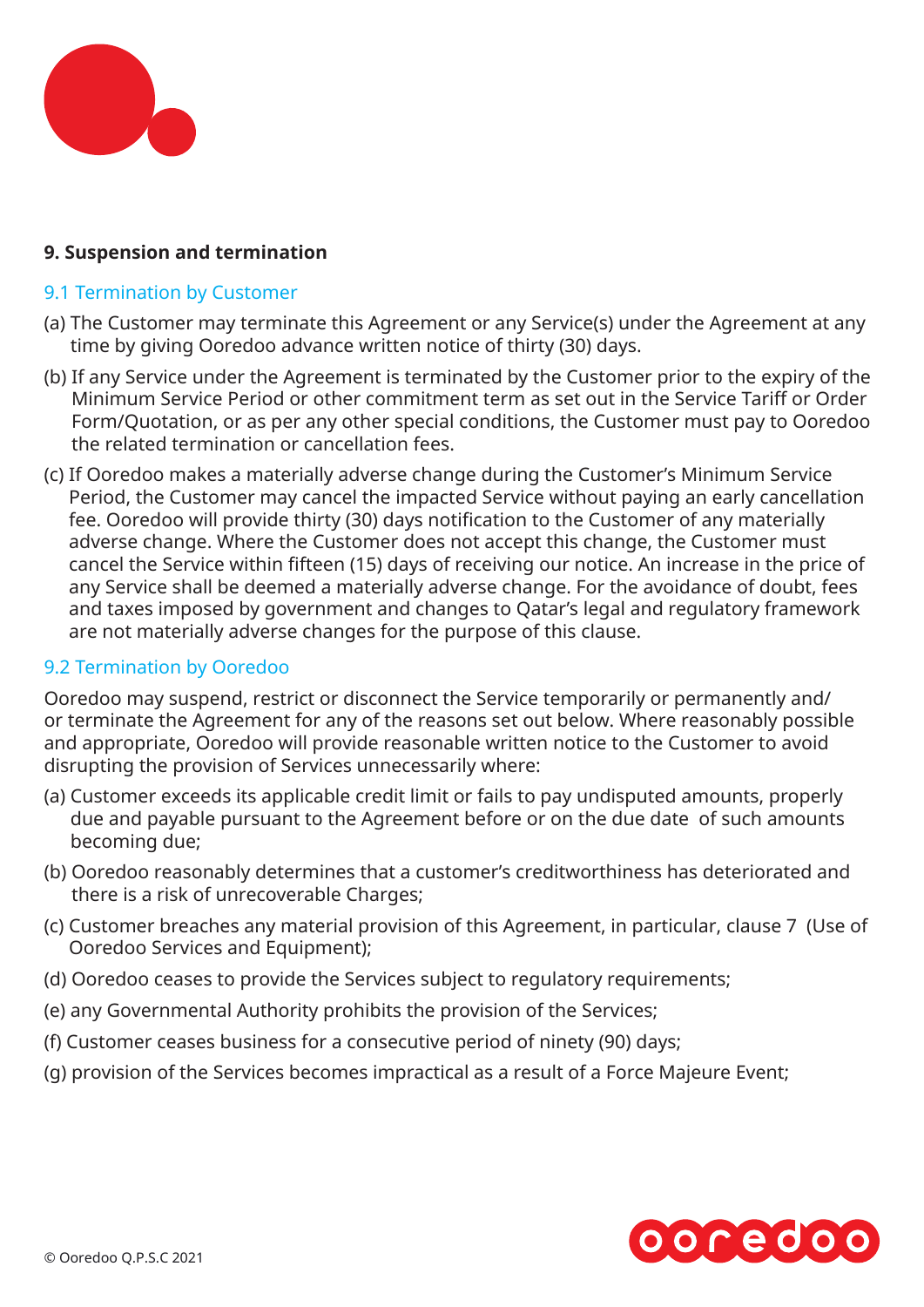

(h) bankruptcy, insolvency or receivership of the customer, or forced reorganization or winding up instituted against Customer; or

(i) an execution or process by any court that has become final, not subject to appeal and enforceable against a major portion of the Customer's assets.

# 9.3 Consequences of Termination

On termination of the Agreement or any part of its Services, the following provisions shall apply:

- (a) The provision of the Services will immediately cease.
- (b) All sums payable to Ooredoo under the Agreement up to the date of termination, including any applicable early termination fees become immediately due and payable.
- (c) In respect of any Services for which the Customer has made payment prior to such Services being provided, Ooredoo shall provide the Customer with a full refund of such payment where no other outstanding balances are due.
- (d) The Customer must, at its own cost and expense, immediately return all of Ooredoo's Equipment in good working condition, fair wear and tear excepted.
- (e) If the Customer fails to return any or all Ooredoo Equipment following termination in accordance with clauses 9.1 or 9.2, the Customer will pay all reasonable costs and expenses that Ooredoo incurs in either retrieving such Equipment or replacing such Equipment, as applicable.
- (f) Where this Agreement is terminated pursuant to clause 9.1 and/or clauses 9.2(a), 9.2(b), 9.2(e), or 9.2(g) prior to the installation of Equipment which Ooredoo has acquired specifically for the purpose of providing the Services under this Agreement, the Customer shall be charged 100 percent (100%) of the value of such Equipment ordered for the purpose of providing the Services.
- (g) Neither Party will be liable to the other Party (or any other person) for any loss or damage that the other Party (or any other person) suffers as a result of the termination of the Agreement or any part of the Services pursuant to this clause 9. For the avoidance of doubt, nothing in this clause 9.3(g) limits a Party's liability to the other Party (or any other person) for loss or damage for events other than the termination of the Agreement or any part of the Services.

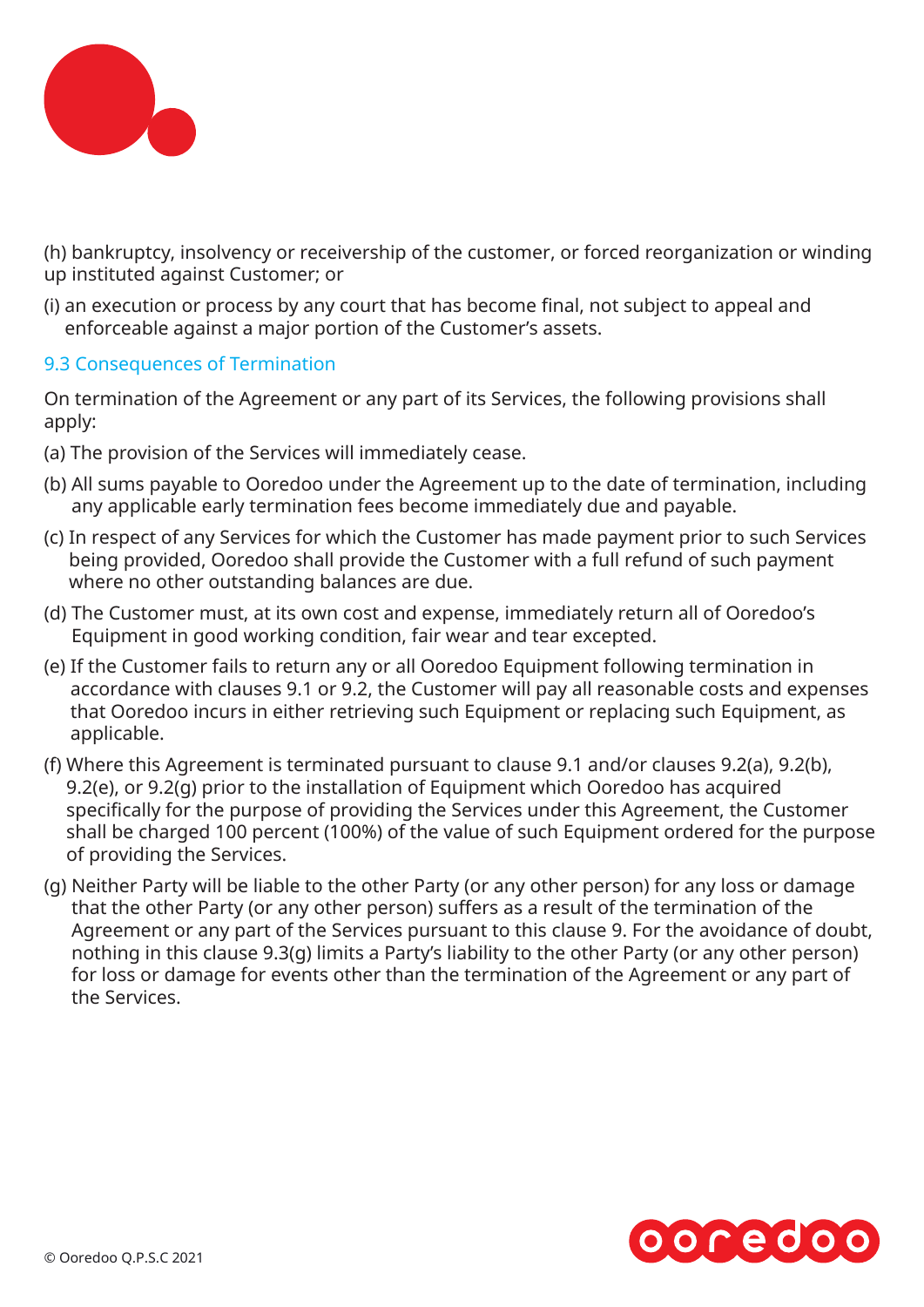

### **10. Force majeure**

If a Party (Affected Party) is unable to perform an obligation under the Agreement due to a Force Majeure Event, then:

- (a) as soon as reasonably practicable after the Force Majeure Event arises, the Affected Party must notify the other Party of the extent to which the Affected Party is unable to perform its obligations;
- (b) subject to compliance with sub $\square$ clause 10(a), the Affected Party's obligations to perform those obligations will be suspended for the duration of the period of disruption arising directly out of the Force Majeure Event; and
- (c) In all cases, the Parties must use their best endeavors to minimize the impact of any Force Majeure Event.

### **11. Limitation of liabilities**

### 11.1 Exclusion of liability for consequential loss, etc.

Neither Party is liable to the other Party for, and no measure of damages will under any circumstances include:

- (a) special, indirect, incidental, consequential or punitive damages; or
- (b) economic loss, loss of profits, loss of revenue, loss of bargain, loss of goodwill, loss of anticipated savings, or loss of use of products or equipment, whether the relevant claim is made for breach of contract, under any applicable law, under an indemnity or otherwise, and whether or not that Party was aware or should have been aware of the possibility of such loss or damage.

### 11.2 Ooredoo's limitation of liability

- (a) Ooredoo shall not be liable to Customer, whether in contract due to breach of applicable law or otherwise for any loss, damage or liability incurred or sustained by the Customer caused by or as a result of:
	- (i) any failure, delay, interruption to or disruption of the Services in the transmission or reception of any data through the Services;
	- (ii) any defect, deficiency, breakdown or failure of any Ooredoo Software, or the incompatibility or unsuitability of any Ooredoo Software in relation to or in conjunction with any other system or equipment used or operated by the Customer;
	- (iii) any defect or deficiency in or the breakdown or failure of any equipment or system (whether or not maintained or operated by Ooredoo or any other person);

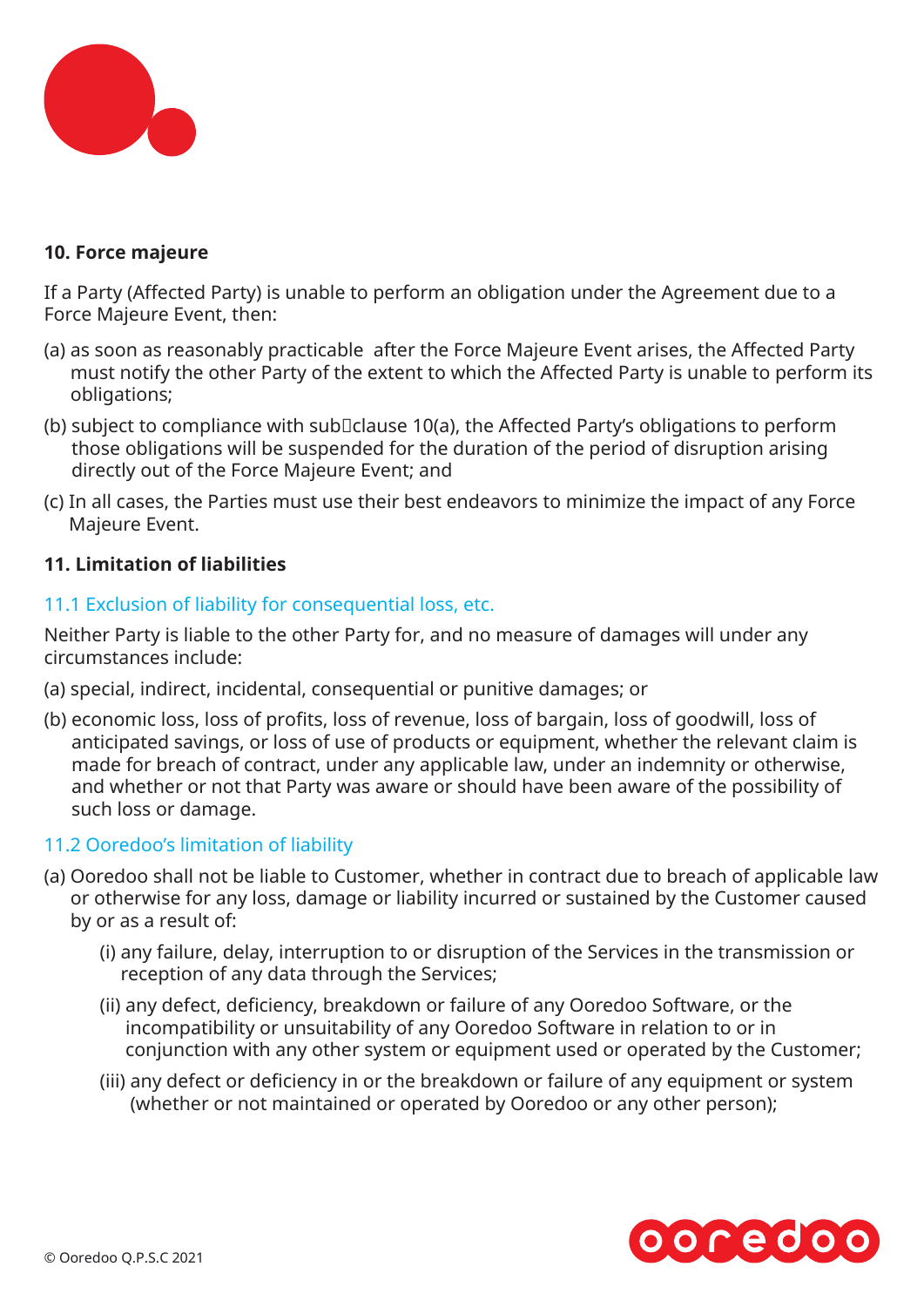

- (iv) any defect, deficiency or deterioration in the quality of any signal or data transmitted as part of the Services;
- (v) any loss, corruption or deletion of any data or information (whether belonging to, provided or stored by the Customer) transmitted to or stored in any system or equipment (whether or not maintained or operated by Ooredoo, the Customer or any other person);
- (vi) a Force Majeure Event; and/or
- (vii) any communication, publication, transmission or receipt through the Service of any material which is defamatory, offensive or abusive or of an obscene, nuisance, hoax, threatening or menacing character or of a tortious nature; or
- (viii) any use of any Equipment or services provided by Ooredoo as part of the Services in a manner that constitutes a violation of applicable law, threatens the integrity of any computer system or violates generally accepted standards of Internet conduct (i.e. denial of service attacks, web page defacement, port and network scanning, unauthorized system penetration, intentionally transmitting files containing a computer virus, corrupted data or unsolicited commercial e-mail, "spamming", "mail bombing"), or constitutes an infringement of any person's intellectual property rights.
- (b) Subject always to the exemptions and exclusions set out in this clause 11, and to the maximum extent permitted by applicable law, Ooredoo's maximum aggregate liability for all claims under, arising from or in relation to the Agreement or its subject matter (whether, in contract, or due to breach of applicable law), under an indemnity or otherwise) is limited to the total amount of the Charges paid by the Customer in the two billing periods immediately preceding the claim against Ooredoo under the Agreement.
- (c) Ooredoo's limitation of liability as set out in this clause 11 shall not apply and shall be excluded to the extent that any loss, damage or liability incurred or sustained by the Customer was caused by or as a result of the grossly negligent, deliberate, willful or reckless conduct or omission of Ooredoo (or any of its employees, agents, representatives or contractors).

### 11.3 Disclaimer of Liability in relation to Emergency Services

- (a) To the extent applicable, Ooredoo is neither liable nor responsible if any emergency response centre or emergency calling centre fails to answer a call placed using the Service or improperly handles such call.
- (b) Neither Ooredoo nor its officers or employees may be held liable for any claim, damage, loss, fine, penalty, cost, nor did expense (including, without limitation, attorneys' fees) incurred by, or on behalf of, the Customer or any third party user of the Service in relation to calling emergency services.

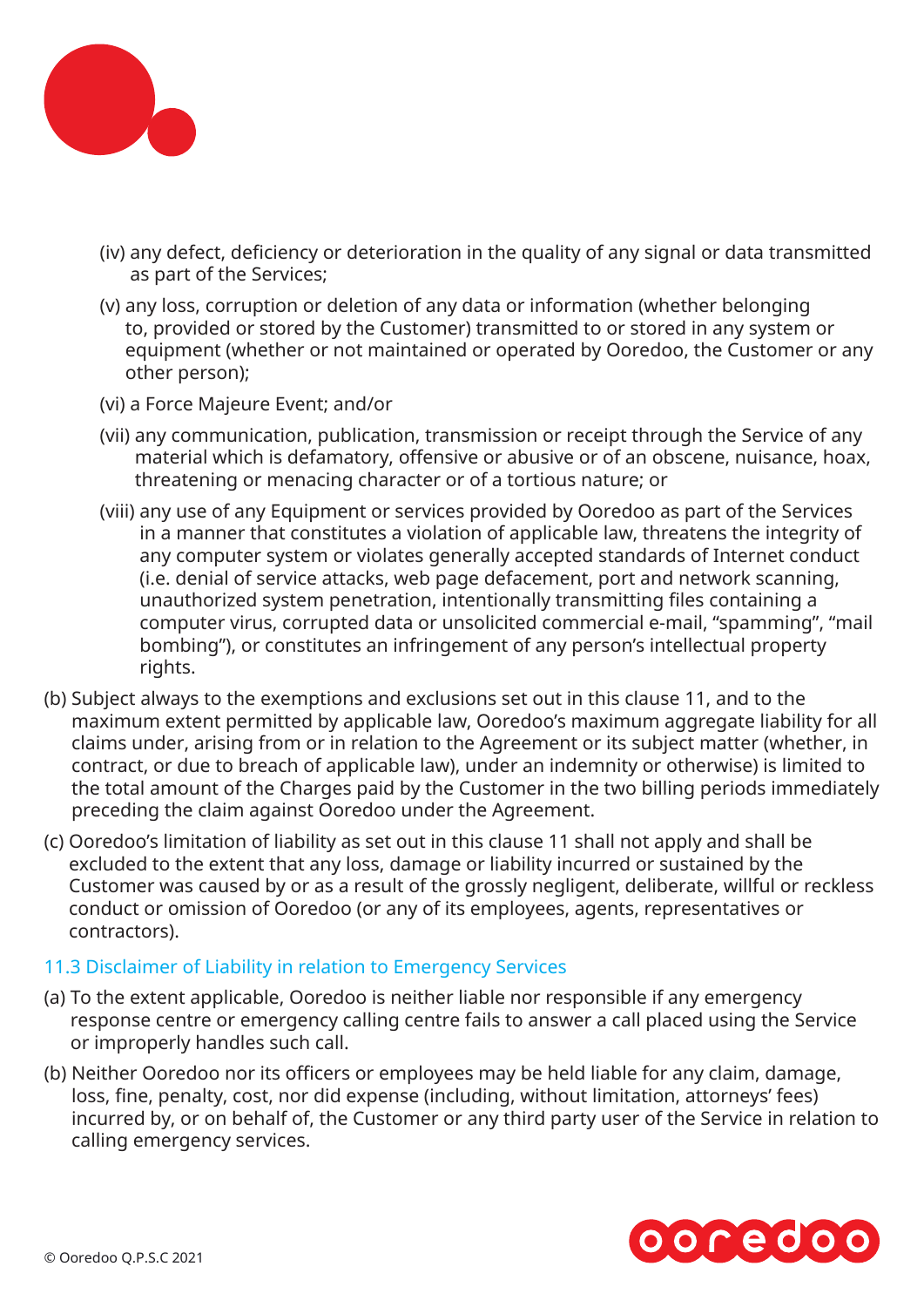

### **12. Indemnity**

- 12.1 The Customer agrees to indemnify Ooredoo against any loss or damage suffered by Ooredoo relating to:
- (a) the use (or attempted use) of the Services;
- (b) Equipment used in connection with the Services.
- 12.2 The Customer agrees to indemnify Ooredoo for any costs (including reasonable legal costs) directly relating to the Customer's breach of this Master Services Agreement.

### **13. Confidentiality**

- (a) Ooredoo and the Customer shall keep confidential all Confidential Information and not disclose it to anyone (other than their employees, advisors, contractors or agents on a strictly need to know basis) without the consent of the other Party.
- (b) Confidential Information shall not mean or include information that:
	- (i) is or becomes legally and publically available without breach of the Agreement, by the Receiving Party;
	- (ii) was rightfully in the possession of the Receiving Party without any obligation of confidentiality prior to receiving it from the Disclosing Party;
	- (iii) was rightfully obtained by the Receiving Party from a source other than the Disclosing Party, which was in rightful and lawful possession of the said source, without any obligation of confidentiality;
	- (iv) was developed by or for the Receiving Party independently and without reference to any Confidential Information and such independent development is supported and confirmed by documentary evidence; or
	- (v) is disclosed pursuant to an order/directive of a court or Government Authority as so required by such order/directive, provided that the Receiving Party shall first notify in writing the Disclosing Party of such order/directive and afford the Disclosing Party the opportunity to seek a protective order relating to such disclosure.

### **14. Customer information**

### 14.1 Use of Personal Information and Data

(a) The personal information requested as part of any Customer request for Service is needed to provide the Service. Ooredoo will store and use such personal information to install, set up and provide the Customer with the Service, bill for use of the Service, respond to queries about the Service and to inform the Customer of changes or additions to the Service or other available service offerings.

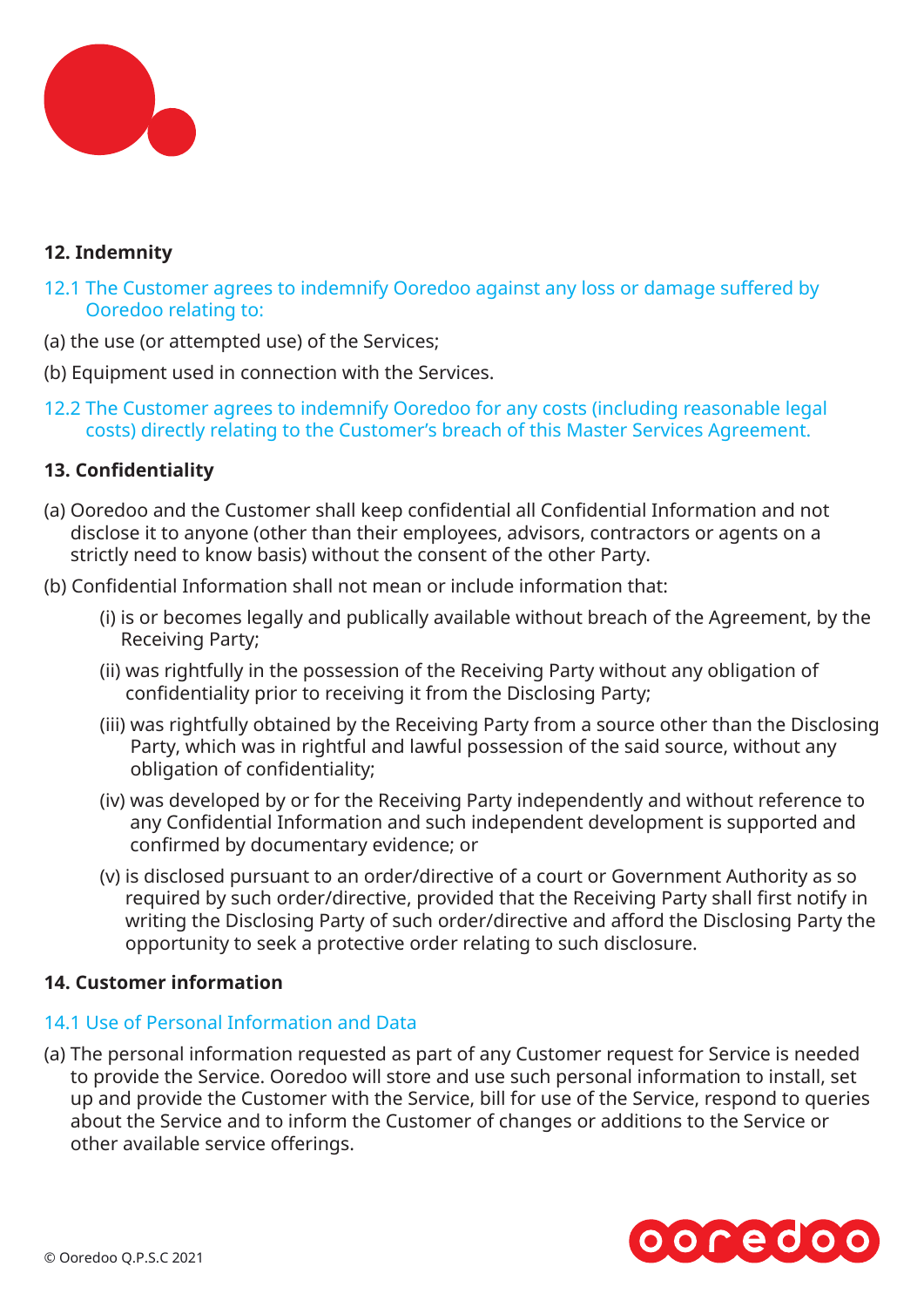

- (b) The Customer attests that the information provided to Ooredoo is true, accurate and complete. The Customer agrees to inform us of any changes to this information within fourteen (14) days.
- (c) Ooredoo will protect and respect the Customer's personal information and we will obtain Customer consent for any use of this personal information for purposes that are outside the scope of this Agreement in accordance with the relevant law and applicable regulation.
- (d) The Customer may request that Ooredoo correct or remove any of the Customer's personal information from Ooredoo's databases. Ooredoo however will not remove any personal information if it continues to need such information for the purposes described above or to comply with any applicable law.
- (e) Our full Privacy Policy can be found at **www.ooredoo.qa**. By using our services, you consent to our Privacy Policy.

# 14.2 Monitoring and Recording Calls

Ooredoo may monitor and record calls to any Ooredoo call centre relating to customer service and telemarketing. The recording of such calls will be disclosed. Ooredoo does this recording for training purposes and to improve the quality of our customer service. Ooredoo also records all calls to emergency services for safety and security purposes.

### 14.3 Directory and Caller Identification

Unless otherwise agreed, the Customer's telephone number will be included in Ooredoo's directory, and the Ooredoo network will display the Customer's number on the device of the receiving party.

### **15. Miscellaneous**

### 15.1 Independent Contractors

The Agreement is a contract for the provision of Services and, if applicable, other products. Neither Party shall be considered to be the agent/distributor/licensee/franchisee of the other Party for any purpose whatsoever, and neither Party shall have any authority to enter into any contract, assume any obligations, or make any warranties or representations on behalf of the other Party. Nothing in the Agreement shall be construed to establish a partnership or joint venture relationship between Ooredoo and the Customer.

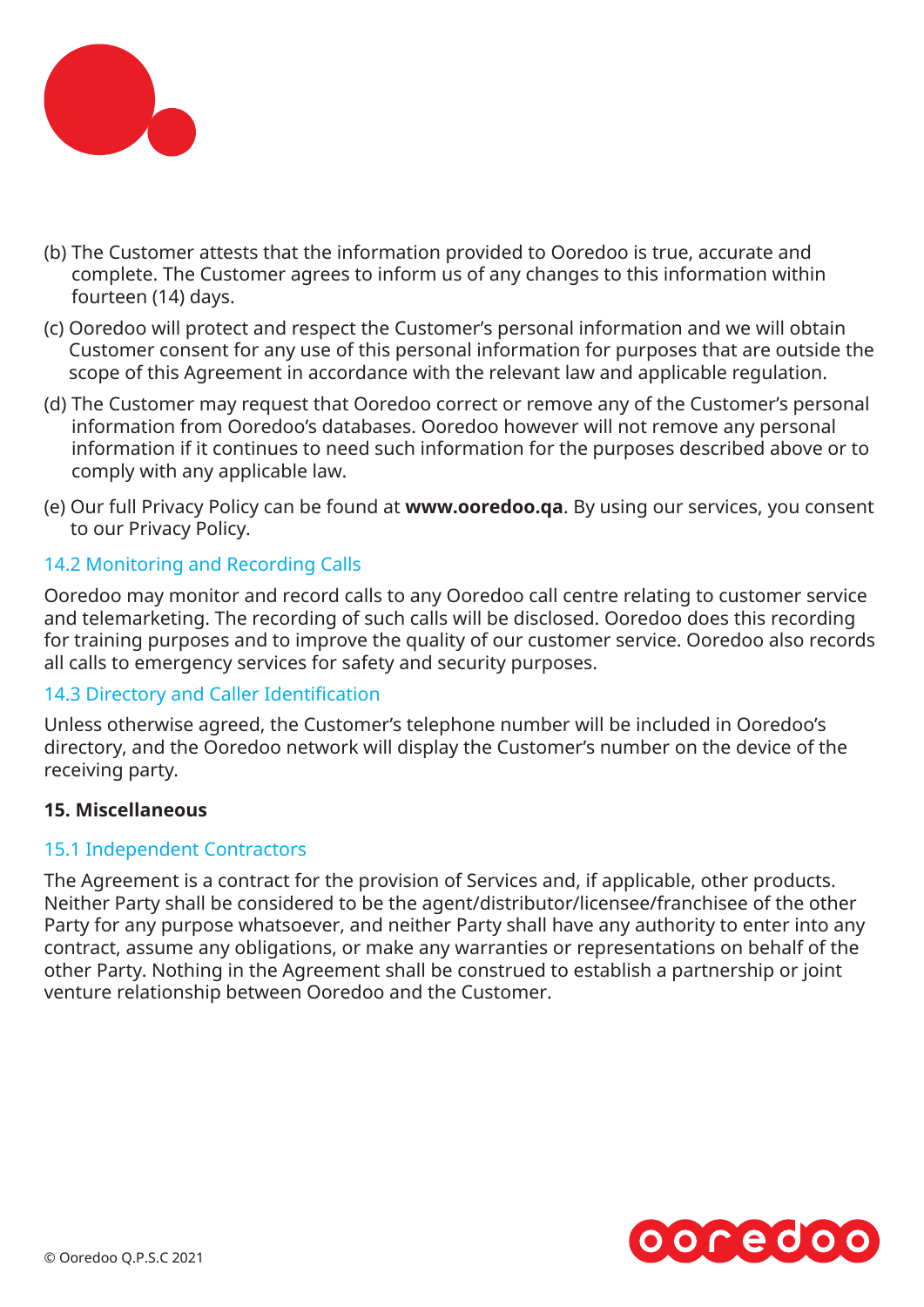

### 15.2 Waiver

- (a) No waiver of a right or remedy under the Agreement is effective unless it is in writing and signed by the Party granting it. It is only effective in the specific instance and for the specific purpose for which it is granted.
- (b) A single or partial exercise of a right or remedy under the Agreement does not prevent a further exercise of that right or of any other right or remedy.
- (c) Failure to exercise or delay in exercising a right or remedy under the Agreement does not operate as a waiver or prevent further exercise of that right or remedy or of any other right or remedy.

### 15.3 Statutory/Regulatory Clearance

The Customer undertakes the responsibility of getting necessary permissions, clearances and approvals of any Governmental Authority, to install its system and connectivity at the respective locations selected by the Customer at its own cost and expenses. The Customer agrees to indemnify Ooredoo for any damages or other adverse consequences that result from any breach of this condition.

### 15.4 Severability

In the event of any provisions of the Agreement becoming invalid, illegal or unenforceable due to the operation or introduction or modification or amendment of any existing or future law, such provision deemed invalid, illegal, or unenforceable shall be deemed to be severed from the other provisions of the Agreement, and such invalidity, illegality or unenforceability shall not affect the remaining provisions of the Agreement, and these remaining provisions shall be valid and subsisting.

### 15.5 Declarations and Warranties

Customer represents and warrants that it is entitled to execute and implement the Agreement in accordance with its terms and that all necessary permissions, clearances and approvals of any Governmental Authority have been obtained prior to the Customer's acceptance of the Agreement.

### 15.6 Assignment, novation and other dealings

The Customer shall not assign or novate the Agreement or otherwise deal with the benefit(s) of the Agreement or a right under it without the prior written consent of Ooredoo.